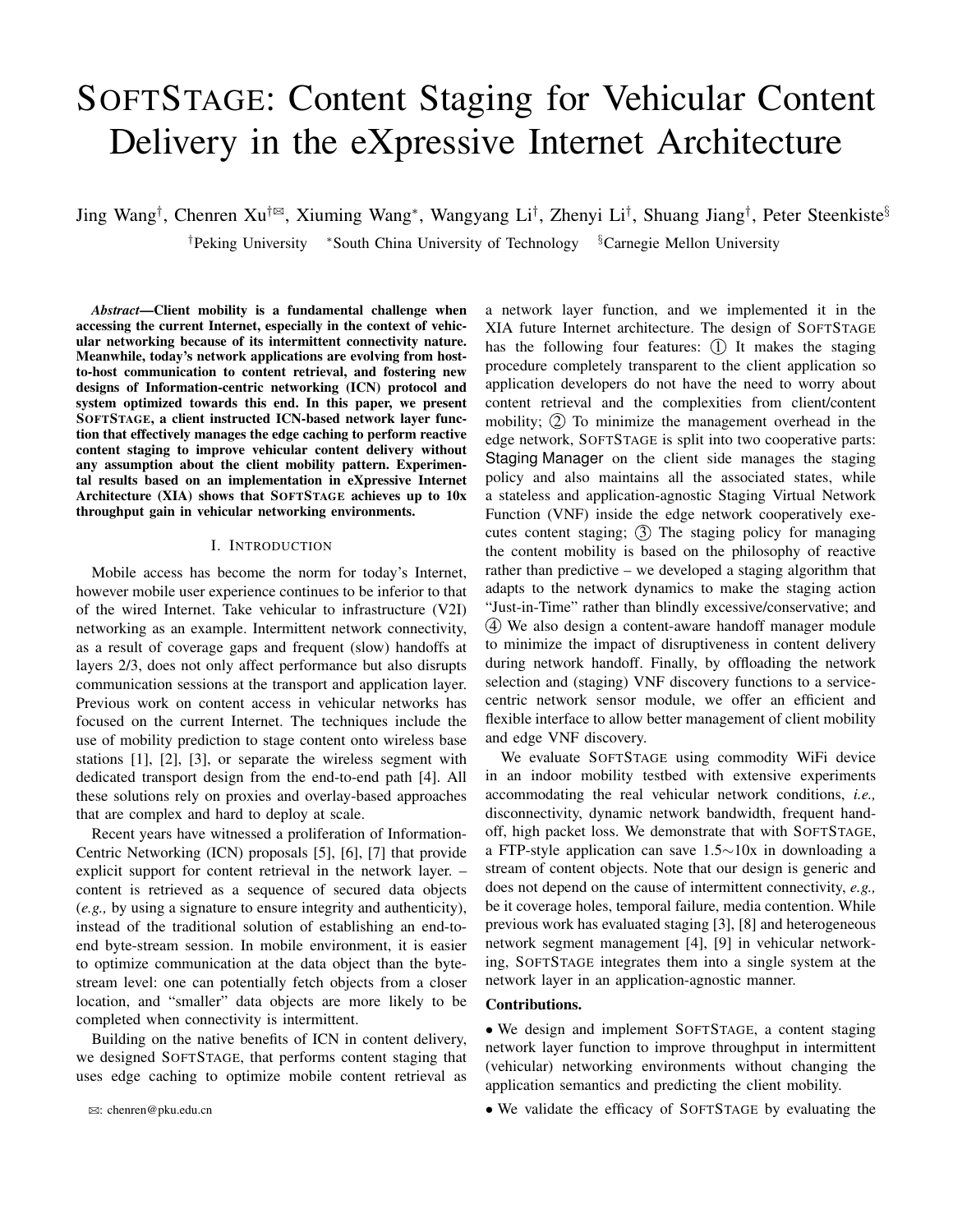content download time using both controlled and trace-driven experiments in real testbed to show that SOFTSTAGE achieves up to 10x throughput gain over the FTP-style applications.

#### II. BACKGROUND AND MOTIVATION

## *A. Vehicular Content Delivery Challenges*

The key characteristic of vehicular networking is the intermittent connectivity that results from handoffs and coverage gaps. For instance, the Carbernet project [4] studied the vehicular Internet access over road-side open WiFi networks in Boston. Their results reported that when a mobile client is moving at urban vehicular speeds, the connection time with  $APs<sup>1</sup>$  had a median of 4 sec and mean of 10 sec, and the observed median and mean time between successive encounters was 32 and 126 sec respectively. These number suggest that the time available for content delivery is very limited. Even worse, communication sessions, once established, will often be bottlenecked in the Internet, so useful transmission time over the wireless link is often not used efficiently.

#### *B. Opportunities created by ICN*

The goal of Information Centric Networking (ICN) is to optimize information retrieval by making "content" a first class citizen in the network. Specifically, ICN introduces content addresses that represent content objects, *e.g.,* a web page or video segment, instead of specific network devices. Packets sent to a content address are delivered to the nearest device that has the content, and the semantics are that the specified content will be sent to the client that sent the content packet. The primary motivation for this design is that it opens the door for network layer, application-agnostic caching of content, since the network can deliver from the nearest cache or origin server, *e.g.,* as identified by a shortest path routing protocol. One implication is that large objects, such as a video, must be broken up in smaller chunks that can be handled efficiently by caches. Content addresses can be the actual content names [7] or content identifiers derived from the content or its name [10]. As a result, ICNs often can avoid name lookup, which can be expensive [11].

ICNs offer several features that can help optimize vehicular content delivery natively, *i.e.,* at the network layer. First, communication based on chunks, rather than long lived TCP sessions, is more appropriate for environments where the connection time is short, since they can be more likely transferred in their entirety. Second widely deployed network layer caches can naturally be used to stage content closer to the edge, even while the vehicle is disconnected. Finally, the use of edge caches naturally breaks up the long client-server connection in a long Internet segment and a short wireless segment. This makes it possible to fully utilize the wireless segments, possibly bursting chunks as hundreds of Mbps, as 802.11ac APs are becoming more pervasive.

In addition to ICN technology, SOFTSTAGE relies on two more features to support efficient, vehicular content retrieval at the network layer.

• Virtual Network Functions (VNFs) can be used incrementally deployed in custom network functionality in the network routers and devices. In SOFTSTAGE, we use VNFs to leverage caches in the edge network to stage content (see XCache as a reference implementation introduced in §II-C) and collaboratively work with the clients to process their requests from a closer location. More importantly, *clients can communicate VNFs in edge network different from it is connected to*. This allows clients to optimize content retrieval across multiple caches as they move between edge networks.

• Multi-homing makes it possible for applications to use more than one interface to communicate with the wireless infrastructure. Such mechanism can be very useful in separating disjoint functions into different interfaces to reduce the overhead of context switching in the OS and frequency change in WNIC. For instance, wireless clients traditionally use one WiFi interface for both data transfer and network scan. With native multihoming support, the client can use the "data" interface primarily for content retrieval while the "sensor" interface can be used for received signal strength (RSS) based layer 2/3 connectivity selection and VNF discovery.

#### *C. eXpressive Internet Architecture (XIA)*

We use XIA [6] as the network architectural basis for SOFT-STAGE. XIA simultaneously supports multiple communication paradigms by using multiple address types. These conclude host identifiers (HID – traditional host-based communication), content identifiers (CID – ICN), and service identifiers (SID – service-centric networking). XIA also supports network identifiers (NID – equivalent to IP prefixes). Taking content retrieval as an example, a data chunk CID, such as a web page or a movie chunk, can potentially be retrieved using different types of addresses. It can be retrieved using its CID (from the nearest location), by contacting a possibly replicated HTTP service (SID), or by contacting the origin server directly (HID located in network ID). Since not all routers must support all address types, XIA allows addresses to contain multiple identifiers, effectively specifying different ways of reaching the destination. To represent fallbacks, XIA uses an address format based on *directed acyclic graphs (DAGs)*. Since SOFTSTAGE only builds on the ICN features of XIA, we will use a simpler representation, namely  $CID|NID : HID$ . This address means that routers should forward the packet based on CID if they can; otherwise they forward based on  $NID : HID$ , which is the equivalent of an IP address. By having the fallback  $(HID : NID)$  in this case), CIDs can be opportunistic in the sense that not every forwarding table has to store all CIDs (or even any). We next introduce the key elements of XIA relevant to SOFTSTAGE.

Elements of Information-centric Networking. The XIA chunk cache, XCache, implements XIA's native ICN support on both end hosts and network appliances (*e.g.,* routers). The

<sup>&</sup>lt;sup>1</sup>Defined as the time interval between when the first beacon and when the last packet was heard from the AP.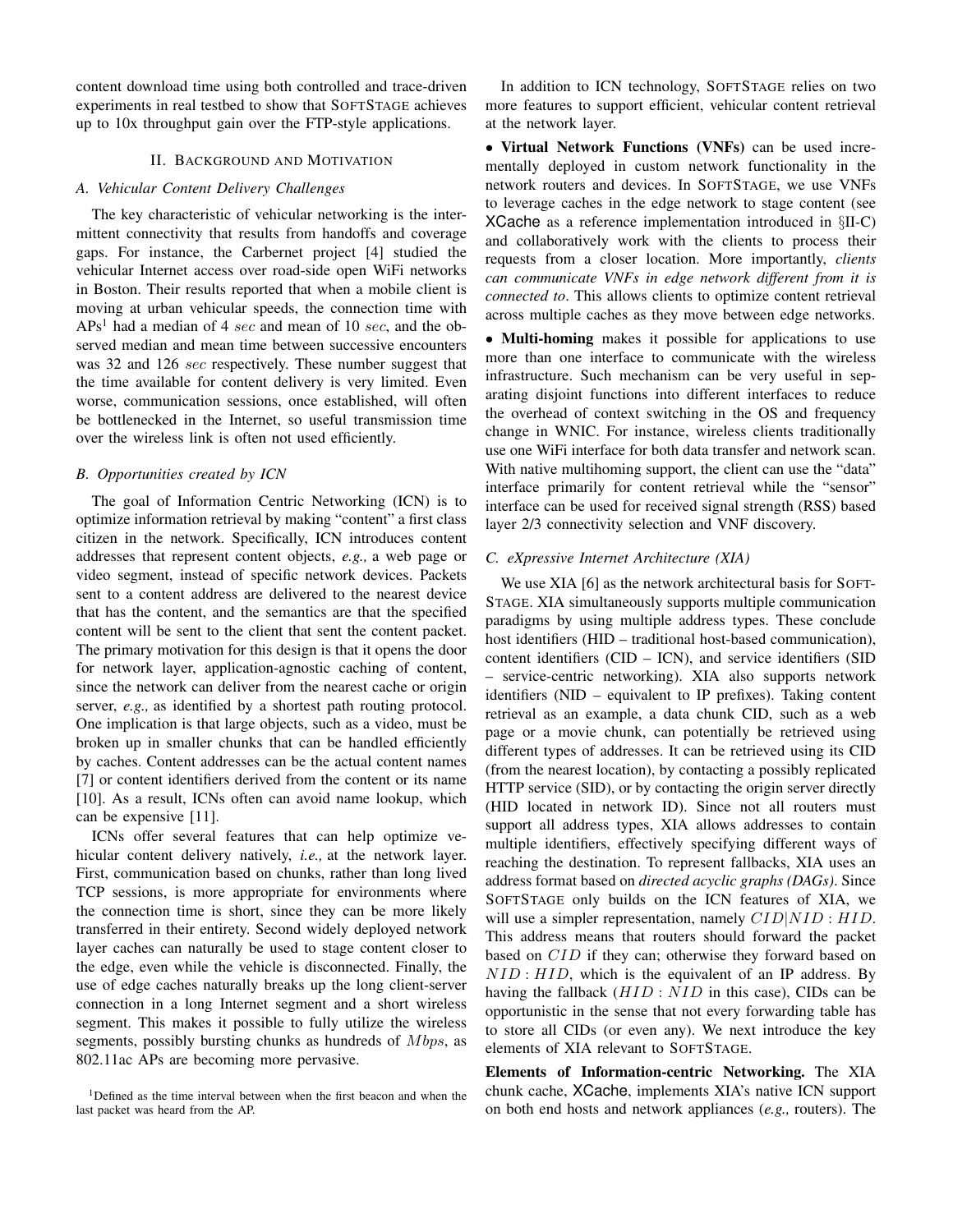

Figure 1. Overview of how SOFTSTAGE benefits vehicular content delivery.

cache stores chunks which it can serve at the network layer when it receives ICN requests, *i.e.,* packets with a CID destination address. Chunks are transferred using a TCP-like reliable protocol connection directly between XCache and the requesting client. Content providers can publish content as chunks in their local XCache, which can serve clients without server involvement. Similarly, clients can optionally store chunks in their XCache for reuse by other clients. XCache on routers can opportunistically cache content that is forwarded by the routers. It can also serve content when the router receives an ICN request, *i.e.,* a packet with a "CID" destination, that is stored in the local XCache. XCache is a network layer module that is tightly coupled to the XIA forwarding engine; it is implemented as a user-level daemon so it can use large caches. For simplicity, the client Staging Manager has been implemented in the client XCache.

Elements of Mobility-centric Networking. XIA natively supports network-layer mobility [12]. Since both HID and SID are the hash of a public key, XIA employs AIP-style accountability (challenge-response protocol) [13] and active session migration [14] to secure client mobility at both host level and session levels. In other words, one can verify the peer's authenticity at any time regardless of its location.

#### III. SOFTSTAGE

## *A. System Overview*

The goal of SOFTSTAGE is to efficiently use all wireless transmission opportunities to improving content retrieval in highly intermittent networking environments. We use vehicular content delivery as a example and categorize SOFTSTAGE's operation as a sequence of steps as illustrated in Fig. 1:  $1$  The mobile client H initially joins Network A, starts to fetch content objects. Initial chunks are retrieved directly from the server, while the client contacts the edge VNF to stage future chunks into the edge cache.  $(2)$  For later chunks,  $H$  enjoys a smaller network latency by fetching them from the edge cache, and meanwhile maintains the staging session with the edge VNF.  $(3)$  After H experiences a coverage gap and joins Network  $B$ , it is likely the cache in Network  $A$ still holds chunks that have not been fetched by  $H$ . Instead of downloading those chunks from the remote server, H continues to fetch the remaining chunks from the cache inside the old network A, while launching the staging procedure within the current network in parallel.  $(4)$  With support of multi-homing,  $H$  discovers a network with better connectivity and it may handoff to Network  $C$ . Specifically, SOFTSTAGE uses the second interface for network discovery rather mobility prediction. This time,  $H$  not only performs handoff procedure (similar to  $(2)$ ), but it also contacts the staging VNF in Network C via the current Network B before the handoff procedure.  $(5)$ H repeats the procedure in phase 2. Note that *the content's ID and its network location is an explicit part of the address used for content retrieval, which is different from a overlay approach and thus application agnostic.*

The aforementioned procedure for content delivery is highly efficient in three aspects. First, the content is directly retrieved from edge networks instead of the original server with lower RTT, thus helping the underlying transport protocol by ramping up faster and getting higher bandwidth. Second, the session benefits from the faster wireless access link, because the Internet can be occasionally slow due to a random bottleneck link. Third, the client is able to concurrently fetch and stage content most of the time, thus minimizing the impact of the intermittent network connectivity.

To actually gain such benefits, XIA offers native support from the network layer – it facilitates accessing and deploying VNF (*i.e.,* XCache) for splitting the traditional end-toend communication session into a wireless segment and the Internet segment. On top of that, we designed SOFTSTAGE to efficiently orchestrate the resources in both mobile client and edge networks to realize such staging procedure in a transparent, scalable, economical manner.

#### *B. Design Considerations*

Application Transparency. Compared to an end-to-end session, the staging mechanism introduces additional tasks, such as deciding when to stage content objects, and managing the process. Although these are important issues, they ought to be transparent to the client application, *i.e.,* application developers should not be involved in managing the content mobility. Therefore, we need a client delegation mechanism to hide all these underlying complexities transparently from the client, *e.g.,* through a simple data-oriented client API.

Distributed State Management. Similar to an end-to-end session, the staging procedure also has state, but in a richer contextual space, *e.g.,* staging progress, chunk (session) membership, and client network location. In addition, the amount of state can grow rapidly as SOFTSTAGE start to serve more clients. Therefore, even though the edge network is expected to be the staging executor, it can suffer from scalability, availability and connectivity issues if it handles this large state space alone. To address this issue, we require the client and the network to cooperatively share the staging work in a clientdirected manner: in the control plane, the Staging Manager is placed on the client side that owns the state policy and tracks all the state, because client device is often in a better position of knowing the application requirements and the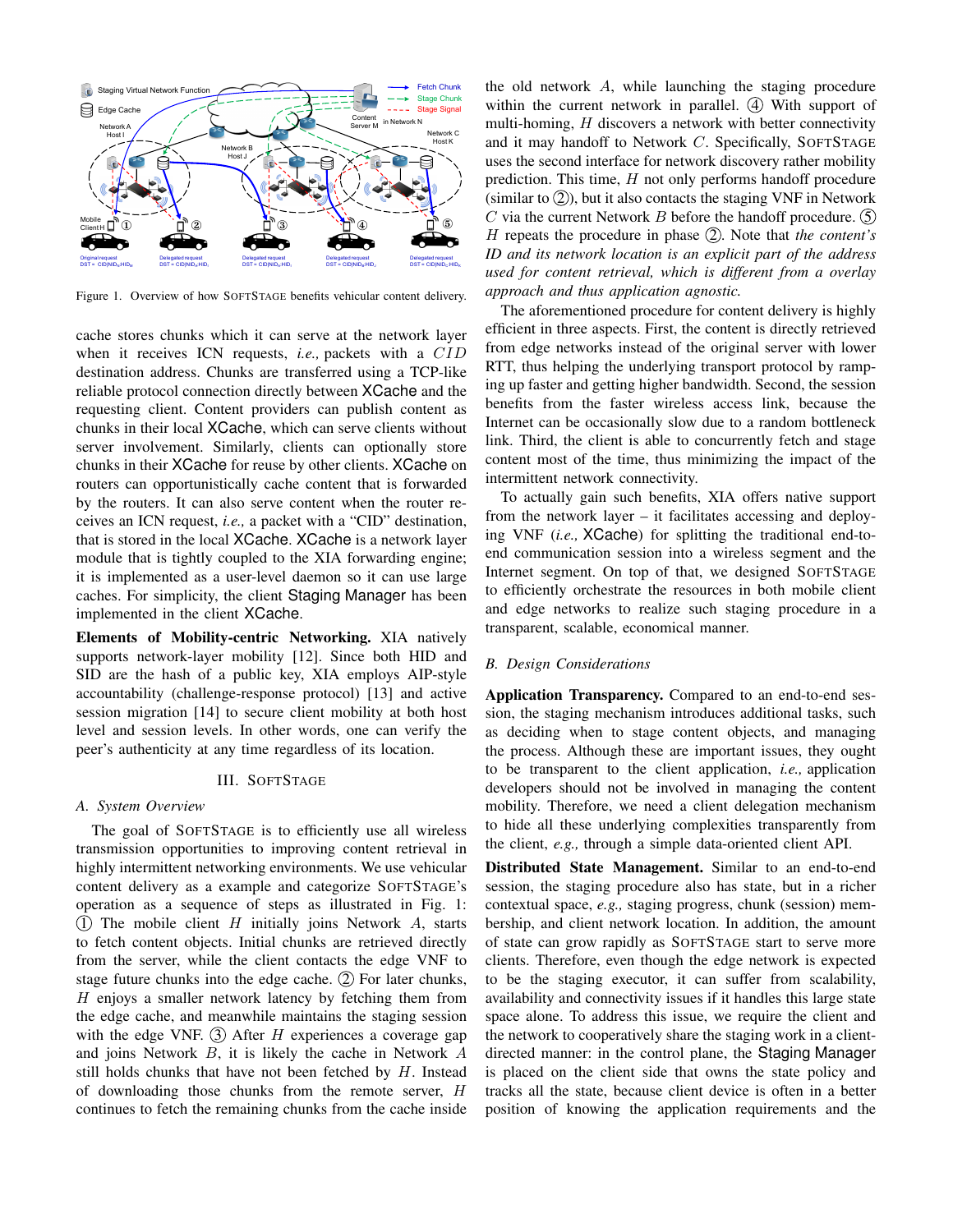contextual information of the networking environment; in the data plane, the Staging VNF inside the edge networks listen to Staging Manager's requests and performs content staging accordingly so it can keep a minimal amount of state.

Content Mobility Management. Content staging is essentially a content mobility management problem, in a sense that content is replicated at a closer device before getting requested. Typical staging techniques are based on predictive methods [3], [8], *i.e.,* assumes client mobility pattern can be accurately modeled and predicted at layer-2, therefore one can stage the "right" content into the right access points (APs) for retrieval. We believe that this approach may not work well in practice. First, APs' availability can be very dynamic (*e.g.,* load balancing, misconfiguration) can dramatically change the temporal-spatial association pattern. Second, for personalized content staging, this process can be too aggressive, *i.e.,* network resource are wasted if too many content objects are early staged but the client decides to quit early and change route for whatever reason. Instead, we adopt a reactive and more economical approach – we stage the content-on-demand in a "Just-in-Time" manner based on the network condition dynamics and the staging execution is performed only after client is associated with the network, to fundamentally address the issues in predictive approach.

Client Mobility Management. Client mobility management refers to the process of switching between access points for better throughput and has been well studied in the context of the current Internet [15], [16], [17] primarily based on received signal strength. However, in a ICN architecture, a session is broken up into a sequence of shorter chunk transfer. This creates the opportunity to time handoffs *between chunk transfer so no transmission is wasted due to interrupted chunk transfers or due to active transport session migration.*

Fault Tolerance. The aforementioned considerations are based on the assumption that all the encountered edge networks have deployed Staging VNF, which may not be the case in practice. A fallback mechanism that allows clients opt to retrieve content objects from the original content publisher is required for robustness enhancement.

## *C. System Design*

The design of SOFTSTAGE involve four components:

- Client Host runs client application (*e.g.,* ftp, video player), which contacts the server application to retrieve the content objects' DAG information and then calls a modified XCache API to fetch the target chunks.
- Server Host runs server application, which listens to the client's request, split the target file into chunks and put them into the local cache for serving the clients.
- Staging Manager runs inside the client host or on a separate device with reliable connectivity with it. It discovers and communicates with Staging VNF, to perform content staging based on its own policy.
- Staging VNF is deployed in edge networks and stages content upon Staging Manager's request.

The functions involved in the whole process are modularized to separate the control from data planes: the control plane handles the client application interface, address management, signaling for staging activity and chunk-aware handoff, as well as managing the content mobility and staging process; the data plane uses the XCache API to fetch chunks from caches and servers across the network. The design of SOFTSTAGE and its operation flow is illustrated in Fig. 2. next, we elaborate on how these modules collectively achieve the goal of SOFTSTAGE.

Staging Manager. As mentioned in §III-B, the design of SOFTSTAGE needs to accommodate application transparency and management of staging state, content mobility and client mobility. We decompose the functions on Staging Manager side into six modules and show their interactions in Fig. 3:

• Chunk Profile populates and maintains the states (Tab. I) indexed by addresses of the content objects (dynamically) registered  $\bigcirc$  by the client. It serves as the database for other modules to update and retrieve information.

• Chunk Manager performs client delegation by providing a delegation API XfetchChunk<sup>∗</sup> to client applications for content retrieval with location transparency – it allows fetching the chunk from a closer location (*e.g.,* edge networks) but hides the underlying complexities from the client application. Once called by the client application **③**, XfetchChunk<sup>∗</sup> first polls Chunk Profile for the new address (with the fallback path replaced with the NID and HID of the edge network holding the staged/cached content, *e.g.,*  $CID|NID_A : HID_I$ in  $(2)$  of Fig. 1) returned  $\bigcirc$  from Staging VNF. With this new address, it calls the native  $Xf$ etchChunk  $\bigcirc$  to fetch chunks from edge networks if the handoff request flag is not set (to be explained in Handoff Policy). If set, it will clear the flag, signals Handoff Manager to switch network and wait until joining a new network to continue fetching chunks. Finally, it updates Chunk Profile the fetch state of the chunk from NONE to DONE and the latency in between. Note that if Staging VNF is not available in the current edge network (*e.g.,* not deployed, overloaded, or DNS failure), the staging procedure (from  $\bigcirc$  to  $\bigcirc$ ) will be skipped and the original DAG of the target content object  $(CID|NID_N : HID_M)$  will be returned. In this case, XfetchChunk<sup>∗</sup> directly calls the

| Item                   | Note                                                                                                        |  |
|------------------------|-------------------------------------------------------------------------------------------------------------|--|
| Raw DAG                | Dest. address with the NID and HID of XCache in the original<br>content server as fallback                  |  |
| New DAG                | Dest. address with the NID and HID of XCache in the EdgeNet<br>holding the staged chunk as fallback         |  |
| Fetch State            | <b>BLANK, DONE</b>                                                                                          |  |
| <b>Staging State</b>   | BLANK, PENDING, READY                                                                                       |  |
| Location               | The NID and HID of the EdgeNet holding the staged chunk                                                     |  |
| Fetch RTT              | $RTT_{C.EdgeNet}$ , round-trip time between client device and<br>EdgeNet                                    |  |
| Fetch Latency          | $L_{E}_{deW}$ $\rightarrow$ $C$ , time to fetch one (staged) chunk from the<br>EdgeNet to the client device |  |
| <b>Staging Latency</b> | $L_{S\rightarrow E d q eNet}$ , time to stage one chunk from the original<br>content server to the EdgeNet  |  |

Table I

CHUNK PROFILE MANAGES THE KEY INFORMATION FOR CONTENT STAGING.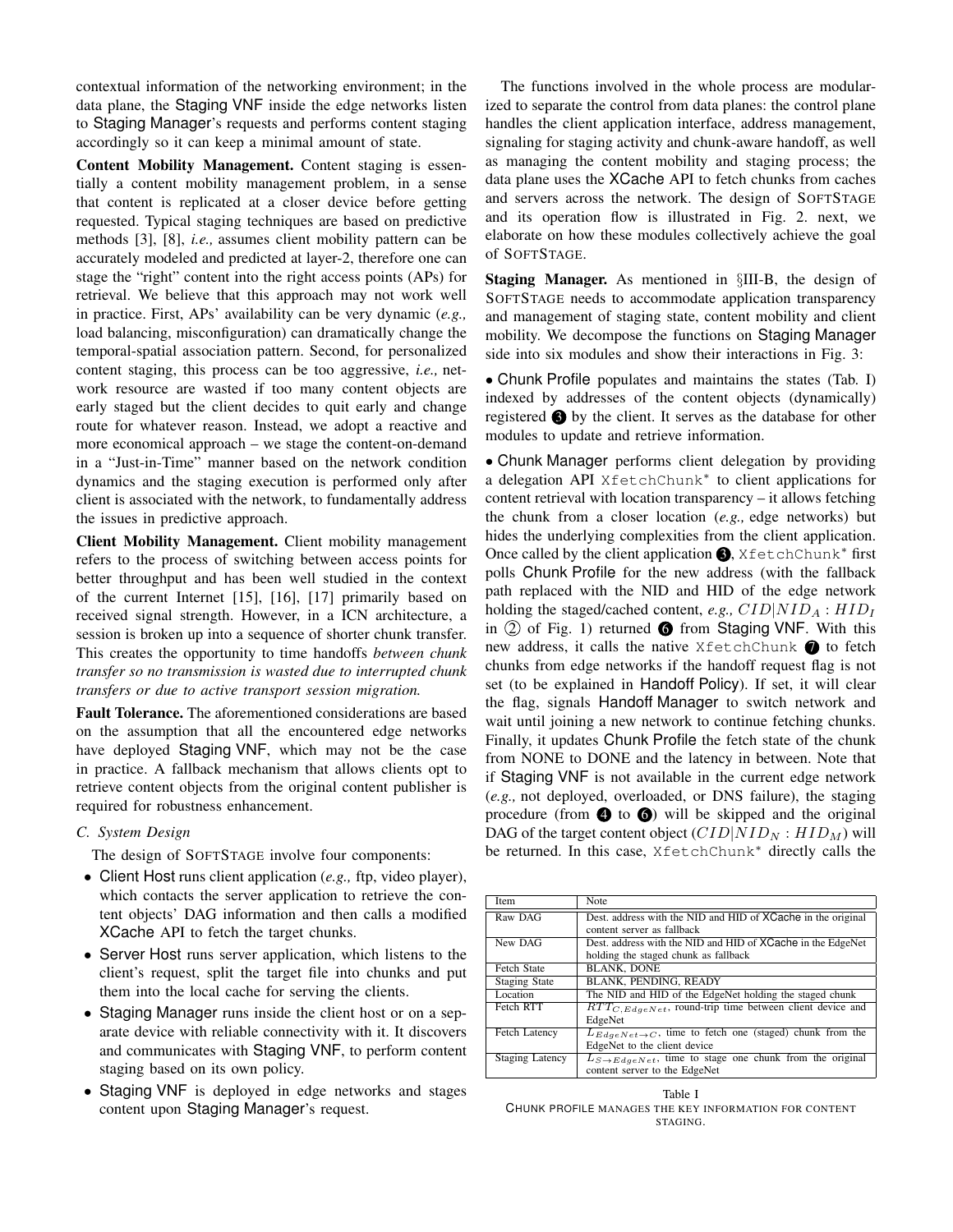

Figure 2. SOFTSTAGE design and its operational flow.

Figure 3. Staging Manager design.

native XfetchChunk to fetch the chunk from the original content server and sets the associated staging state to DONE to avoid duplicated staging.

• Network Sensor uses a separate (or virtual) wireless interface to scan for new network connection opportunity, collect RSS measurements, and discover any  $VNF<sup>2</sup>$ . This information will be periodically updated to and used by Handoff Manager for better handoff decision. It also sends Staging Tracker the address information of the (staging) service in edge networks.

• Handoff Manager is responsible for deciding when to perform a handoff. In our default policy, we adopt the legacy algorithm that switch to a new AP with a higher RSS than the current one. To further improve the performance by reducing the overhead in active session migration, we developed a *Chunk-aware Handoff* algorithm – it sets the handoff request flag and will not start the handoff procedure until it is informed by Chunk Manager about the completion of the chunk currently being fetched.

• Staging Coordinator polls Chunk Profile and synthesizes all relevant information to decide how many chunk(s) to stage without any assumption of the client mobility pattern, and it then notifies the Staging Tracker. This reactive staging algorithm will be detailed in §III-D.

• Staging Tracker is informed by the Staging Coordinator of the number of chunks to stage, looks up the corresponding addresses from Chunk Profile, forwards them to Staging VNF  $\bullet$  and updates their Stage State to PENDING in Chunk Profile. Once receiving the "chunk staged" message back  $\bigcirc$ , it updates the Chunk Profile with the address (with EdgeNet's NID and HID), the staging state (to READY), staging latency and fetch RTT of the staged chunks.

Staging Virtual Network Function. It is responsible for prefetching individual chunks and staging them in the XCache for retrieval by the mobile device. This is a very lightweight virtual network function embedded inside XCache that is application-agnostic. It works as follows: first, when requested

<sup>2</sup>The VNF discovery is achieved by Network Joining Protocol  $[18]$  – the access network advertises its presence with any usable VNF information in its beacon message. The detail is omitted here.

by Staging Manager, it stages the target chunks from content servers into its local XIA cache; second, it responds to the client by sending the message back including the addresses (with the edge network's NID and HID) and their corresponding latency and RTT to be used by the staging algorithm. Once the chunk is staged, the client can retrieves the chunk locally using the XIA standard XfetchChunk API whenever it is connected to the network.

#### *D. Staging Algorithm*

SOFTSTAGE aims to perform content staging in an economical manner – it stages an "optimal" or minimum number  $N$  of content objects ahead of the one currently being fetched into the edge network on a reactive basis, rather than predictively plan for all the remaining ones in the session into different networks/APs beforehand [3], [8]. By doing that, network resources such as network bandwidth and cache space be utilized more efficiently. To ensure the continuity of content fetching on the client side, it is important to keep sufficient chunks staged in edge networks.

Intuitively, N should be selected based on the network state. For instance, it is safer to keep a large  $N$  when we have a fast wireless link. Let us denote  $C$  as client,  $S$  as original content server,  $EdgeNet$  as edge network. The corresponding latency and RTT are summarized in Tab. I. Note that in SOFTSTAGE, fetch and staging are asynchronous: Staging VNF can continue to work when the client is disconnected. When clients start to fetch the staged content, Staging VNF will have to catch up very quickly. Since the wireless link can be faster than Internet, it is critical to determine the optimal number of  $N$ chunks staged for buffering. In other words, *we want to ensure the time to have the client fetch the staged* N *chunks is longer than the time it takes to stage a new chunk, otherwise, we need to stage a new chunk immediately*. To stage a new chunk, it takes  $RTT_{C,EdgeNet}$  **4** and **6** for Staging Manager to query Staging VNF, which in turn takes  $L_{S\rightarrow EdgeNet}$   $\bigcirc$  to stage a chunk from the original server. Similarly, assuming all the chunks are fetched in sequential, it takes  $N \cdot L_{EdgeNet \rightarrow C}$  $\bullet$  to fetch all the N staged chunks. Hence, when N satisfies

$$
N < \frac{RTT_{C,EdgeNet} + L_{S \rightarrow EdgeNet}}{L_{EdgeNet \rightarrow C}},
$$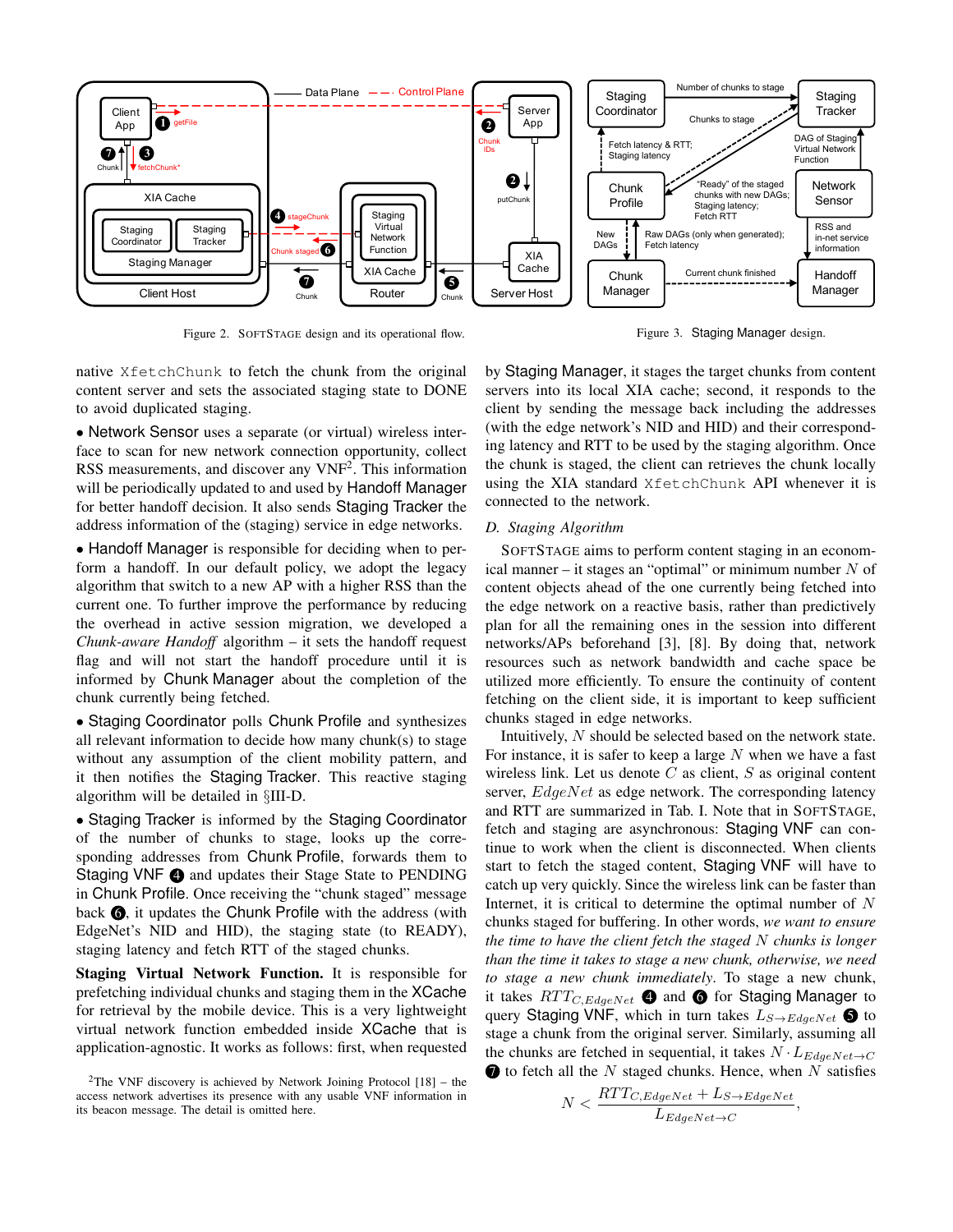| Design consideration               | Responsible module and comments                                                                                       |  |  |
|------------------------------------|-----------------------------------------------------------------------------------------------------------------------|--|--|
| <b>Application Transparency</b>    | The delegation API XfetchChunk <sup>*</sup> coordinates with Chunk Manager to retrieve the DAG for fetching the chunk |  |  |
|                                    | staged by Staging Tracker                                                                                             |  |  |
| Distributed State Management       | Chunk Profile maintains all the state updated by Chunk Manager and Stage Tracker.                                     |  |  |
| <b>Content Mobility Management</b> | Staging Coordinator decides when to stage which chunks based on the network condition (e.g., latency and RTT)         |  |  |
|                                    | estimated by Chunk Manager and Staging Tracker.                                                                       |  |  |
| <b>Client Mobility Management</b>  | Handoff Manager performs chunk-aware handoff based on RSS and VNF information from Network Sensor and fetch           |  |  |
|                                    | state from Chunk Manager.                                                                                             |  |  |
| <b>Fault Tolerance</b>             | Chunk Manager will return the chunk's original DAG to the delegation API XfetchChunk* if it learns the                |  |  |
|                                    | target chunk was not signaled to stage from Chunk Profile or no Staging VNF available in the edge network from        |  |  |
|                                    | Network Sensor.                                                                                                       |  |  |

Table II RECAP OF HOW DIFFERENT MODULES IN SOFTSTAGE COPE WITH THE DESIGN CONSIDERATIONS.



a new chunk needs to be staged immediately.

#### IV. EVALUATION

We implemented SOFTSTAGE on top of the XIA prototype [10] and used it experimentally evaluate SOFTSTAGE.

## *A. Experimental Setup*

When designing experiments, we should keep in mind that a typical V2I network has three key characteristics: intermittent connectivity, high packet loss rate and networks with overlapping coverage. The first two factors can be captured by real data trace, while the last one can be emulated with a carefully designed network topology and experimental testbed.

Networking Environment Profiling. We employ the dataset from the Carbernet project [4] because it has a variety of V2I traces collected from 124 driving hours and 26000 APs in Boston area, which we believe is extensive and representative. We use 25th, 50th and 75th percentile of the encounter time (from 3 to 12 sec), disconnection time (from 8 to 100 sec) and packet loss (from 20% to 40%) respectively to emulate different V2I scenarios such as metropolis and urban areas.

Topology and Testbed. We use the network topology shown in Fig. 4 to emulate the V2I networking environment, primarily for supporting inter-network roaming. Specifically, we use COTS WiFi APs [20] rather than hostapd [21], both because the latter's performance is often suboptimal due to software overhead, but also because XIA runs natively on any layer-2 device.

# *B. XIA Benchmark*

To understand the baseline performance of the current XIA software implementation, we first benchmark the throughput of 10 MB file transfers using Xstream (using a XIA byte stream session) and XChunkP (a sequence of 2 MB Chunk XIA transfers), and compare it with that of Linux TCP (based



Figure 5. Benchmark results.

on iPerf [22]) over both a wired and an 802.11n segment. Both XIA byte streams and chunk transfers use the same underlying TCP-like transport protocol. Since XIA is implemented based on the Click modular router [23] as a user-level daemon, its performance is expected to be lower than that of a native Linux TCP implementation.

Based on Fig. 5, we can make three key observations. First, in terms of application-level performance, Xstream is comparable to Linux TCP (22 versus 28) over 802.11n, which suggests that the XIA implementation is good enough for wireless experiments in our setting. Second, when running over a wired segment, Xstream is worse than Linux TCP (66 versus 95). However, this is not a problem for our study because it is still faster than the wireless segment and we can change the packet loss rate to emulate different bandwidth on the Internet segment to study its impact on the SOFTSTAGE's performance relative to the fix rate of 802.11. Finally, the performance of XChunkP is slightly worse than Xstream (19 versus 22 and 56 versus 66 on 802.11n and wired segment respectively). This result is expected because the XChunkP transfer is broken up in chunks that are fetched separately and this comes with larger protocol overhead.

# *C. Controlled Experiments*

*1) Micro-benchmarks:* Intuitively, SOFTSTAGE 's behavior depends on the network environments. We summarize the variables of interest in Tab. III and will elaborate on them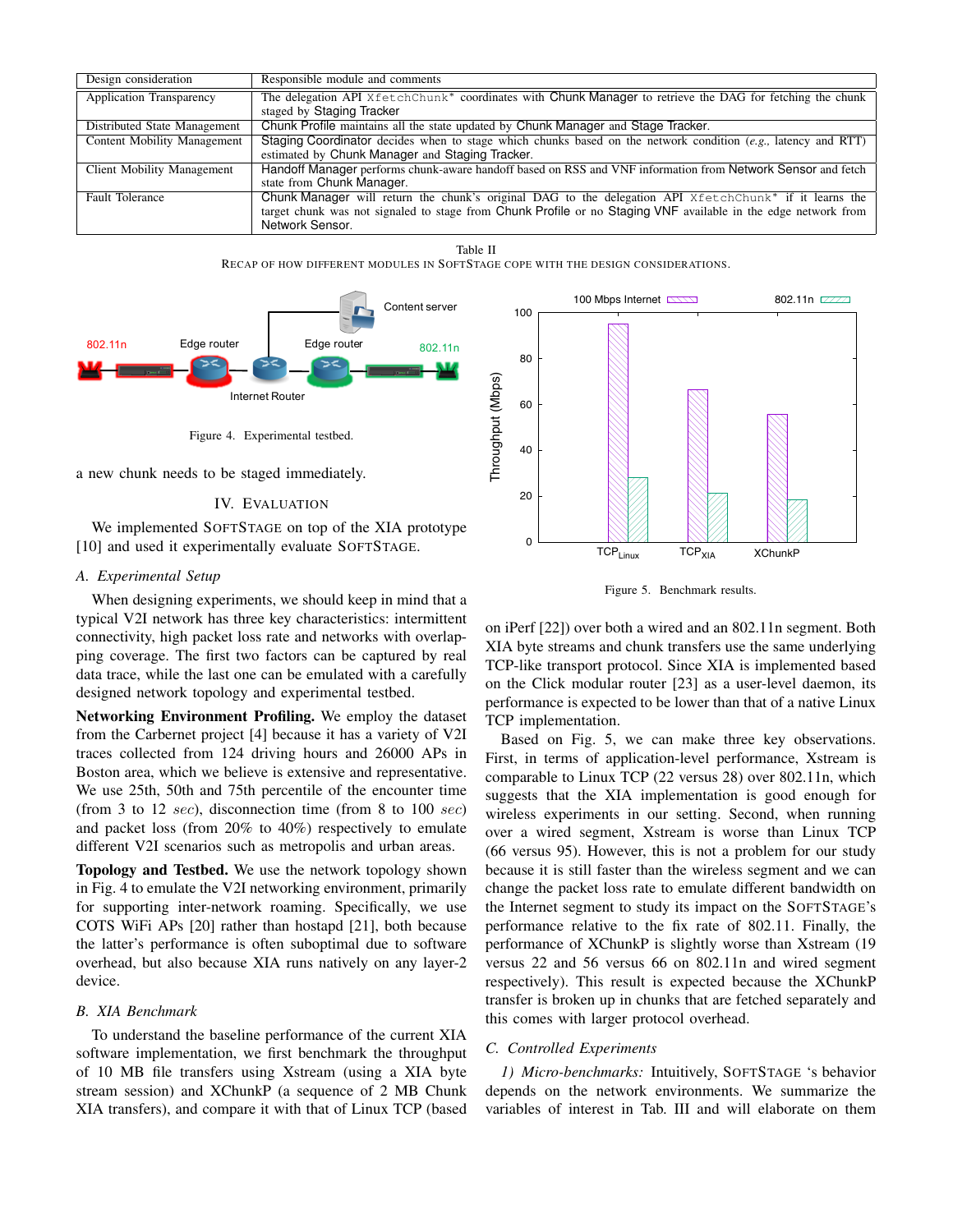

Figure 6. Performance gain of SOFTSTAGE downloading a 64 MB file under different parameters.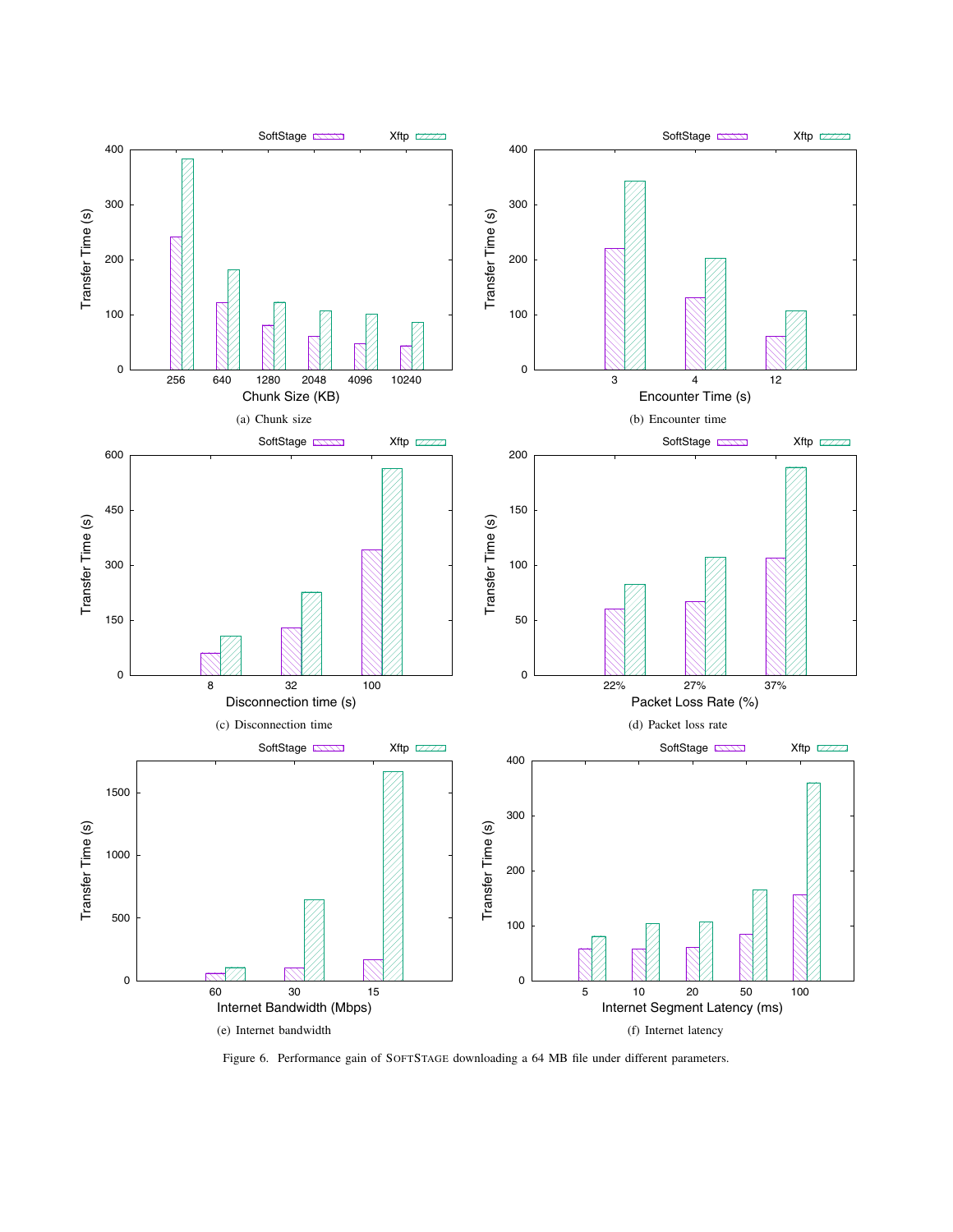as we move on. In this set of micro-benchmark experiments, the mobile client starts to download a 64 MB file and will switch between two edge networks back and forth – it stays *Encounter Time* in each network, and disconnects from it for *Disconnection Time* before joining the other one. We vary the variable of interest and keep the rest of them as "default" to study their impact on SOFTSTAGE's performance.

Application Properties – Chuck Size. The chunk size is directly tied to the application and the QoE. For example, according to the Youtube recommended SDR video bit rates for Standard Frame Rate uploads [19], the chunk size of 0.25, 0.625, 1.25, 2, 4 and 10 MB represent the size of 2 sec' video clip of 360p, 480p, 720p, 1080p, 1440p (2K) and 2160p (4K). Intuitively, bigger chunk size introduces less protocol overhead and hence improves the throughput. But this improvement is not sustainable, simply because it takes more time to complete fetching a chunk. This hurts the performance when fetching the chunk across the network  $(2)$  in Fig. 1) and taking more time to make the staged chunk ready for use. In Fig. 6(a), we observes this trend for both Xftp and SOFTSTAGE, and SOFTSTAGE consistently outperforms Xftp. SOFTSTAGE achieves 1.59x to 1.96x than Xftp as chunk size increases, because the control plane messages introduce more overhead with smaller chunks.

Client Mobility – Encounter Time. It is jointly determined by client's moving speed and network size (*e.g.,* number of APs aggregated at SSID level). We choose 12-sec, the 75th percentile as our default value because of the recent densification progression of AP deployment by cellular operators – the coverage of such small cells or APs' can be geographically contiguous for a block of street, and this is the number a vehicular client can received WiFi coverage when the traffic is light. We also keep 3 and 4 sec as it represents the case that AP as a single network. In Fig. 6(b), we observe that SOFTSTAGE outperforms 1.77x when encounter time is 12 sec, which is better than 1.55x when there is only 3 sec of network connection. Longer encounter time will reduce the number of chunks experiencing active session migration (a fixed overhead of 1 or 2 sec), and thus more time can be used for content retrieval.

Client Mobility – Disconnection Time. It captures the layer-3 mobility in the context of hard handoff – the total time between client device joins a new network and disconnected from the previous network. We choose 8-sec the 25 percentile as our default value again because of the densification progression in recent years. We also keep 32 and 100 sec for the cases that AP deployment are rather sparse, such as rural area, *etc.*. From Fig. 6(c), we can see that when disconnection happens, SOFTSTAGE enables the edge network to continue staging the remaining partial chunk, so it takes less time to finish fetching the remaining partial chunk when connection is recovered. Since the least disconnection time (8 sec) is long enough for Staging VNF to finish staging, the increasing of disconnection time won't influence the total time that used to fetch chunks. So the performance gain for different disconnection time is close, which is about 1.7x.

Channel Fading – Packet Loss Rate. V2I networking often experiences packet loss because of the large scale fading from static/moving objects' blockage. In this setting, we still choose the number reported from [4] in 2008 since the blockage problem is orthogonal to the recent advance in wireless technology. As shown in Fig. 6(d), when the packet loss increases, the performance gain of SOFTSTAGE goes higher from 1.37x to 1.77x. For SOFTSTAGE, it achieves better results than Xftp because in the case where packet loss cannot be hidden from higher layer (with local link-level retransmission), the packet will be retransmitted from a closer location.

Network Congestion – Internet Bottleneck Bandwidth. Independent from the wireless edge network, the bottleneck bandwidth of the Internet can be affected by many factors. Here, we want to evaluate how it impacts the performance of SOFTSTAGE. Since our testbed is in a controlled networking environment, we can easily emulate and set the Internet bandwidth as 60, 30 and 15 Mbps representing the link speed which is much higher than, higher than and comparable to the wireless by tuning the packet loss rate in the NIC. For Xftp, its throughput is highly dependent on the bottleneck bandwidth between the client and the content server, *i.e.,* the Internet in this study, as shown in Fig. 6(e). However, since SOFTSTAGE monitors the network conditions and will aggressively stage more chunks when the Internet bandwidth is detected slow, especially when the client is disconnected from the network, its performance gain over Xftp boosts from 1.77x to 9.94x when the Internet bandwidth is reduced from 60 to 15 Mbps.

| Parameter             | Default          | Note                                                                      | Others candidate values        |
|-----------------------|------------------|---------------------------------------------------------------------------|--------------------------------|
| Chunk Size            | 2 MB             | 2 secs' 720p Youtube video clip [19]                                      | 0.25, 0.625, 1.25, 4 and 10 MB |
| <b>Encounter Time</b> | $12 \text{ sec}$ | Theoretical maximum duration associated with the same $SSIDa$             | 3 and 4 sec                    |
| Disconnection Time    | 8 sec            | Time between two consecutive encounters                                   | 32 and 100 sec                 |
| Packet Loss Rate      | 27%              | Wardriving measurements in vehicular content delivery [4]                 | 22\% and 37\%                  |
| Internet Bandwidth    | 60 Mbps          | Typical bottleneck bandwidth in WAN with moderate congestion <sup>b</sup> | 15, 30 Mbps                    |
| Internet Latency      | $20 \text{ ms}$  | Typical RTT to CDN (e.g., web portals, streaming media, etc.)             | 5, 10, 50 and 100 ms           |

*<sup>a</sup>*The interval between hearing the first beacon and the time at which the last beacon was heard from the same AP. Therefore this approximation assumes the overhead of layer-2 mobility such as (re)association and authentication can be optimized to near-zero by agent/proxy and mobility controller.

*<sup>b</sup>*The measured maximum application level throughput the current XIA transport implementation can achieve over a wired segment without introducing any extra latency. This number can even be much higher in reality.

> Table III PARAMETER SETTING FOR EXPERIMENTS.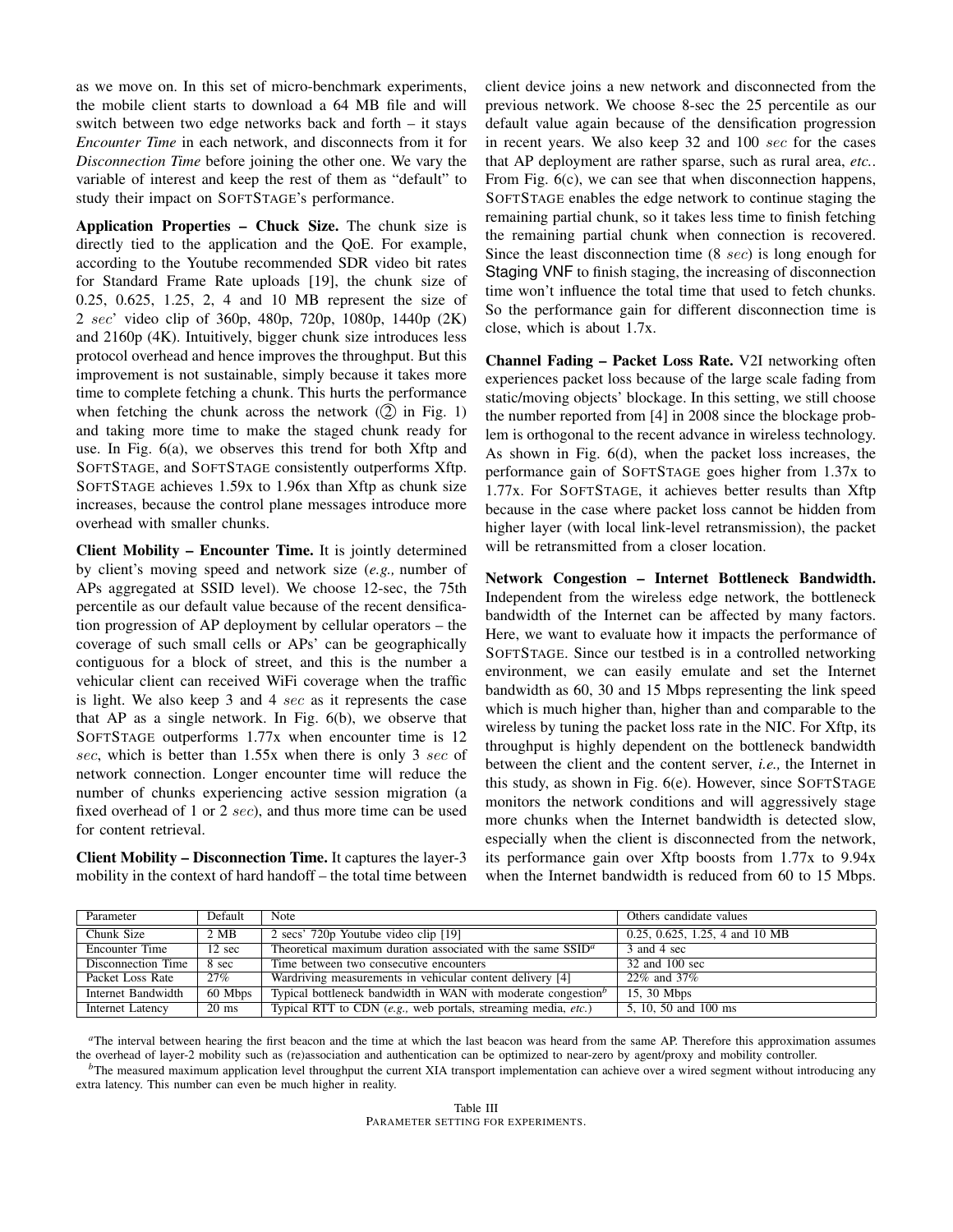

Figure 7. Trace-driven experiments.

Content Location – Internet Latency. The round trip time across the Internet can be affected by queuing delay, load balancing and physical location of the CDN server. We add the latency in the NIC on the content server to capture their overall effect. As shown in Fig. 6(f), we observe that the performance gain of SOFTSTAGE increases from 1.38x to 2.3x as the Internet segment latency or RTT increases from 5 ms to 100 ms. The reason is similar to our analysis on the Internet Bottleneck Bandwidth – when the Internet is detected slow, SOFTSTAGE will take advantage of the disconnection period to aggressively stage more chunks earlier to a closer location.

#### *D. Handoff Policy*

Handoff are frequent in vehicular networking. All the previous experiments focus on the hard handoff – the client never experiences the case that multiple networks' coverage overlaps, which brings the opportunity for SOFTSTAGE to perform step in phase  $(4)$  in Fig. 1. In this context, interestingly, the timing of handoff can also have an impact on performance. Here, we study two handoff policies: *Default.* Blindly switches to the network with a stronger received signal strength; *Contentaware.* Switches to new network until finishing fetching the current chunk. Note that the Staging VNF in new network receives stage signal and performs staging before the handoff procedure. Our experiments use the default setting in previous experiments where the encounter time of each network is 12 sec, while the overlap between two networks are 3 sec. Our results show that our proposed content-aware handoff policy can reduce 21.7% download time in comparison to the default policy. We expect the performance gain will be more significant when the active session migration takes longer time, in the situations when the edge networks or the wireless channel is more congested.

## *E. Trace-driven Mobile Experiments*

In order to evaluate the performance of SOFTSTAGE in real vehicular networking environments, we conduct a day-long wardriving across multiple street blocks in popular areas in Beijing, and only record the trace from the APs deployed by cellular operators. The reason is because in terms of legal access, this is more realistic to assume they are accessible with predictable performance, in contrast to the private APs owned by local residents or enterprise. The collected WiFi traces go to two extremes: network coverage either reaches above 80%, or less than 2%, and we select two traces from the former category since that it is more reasonable to use cellular networks for Internet access than in the latter case. As plotted in Fig.  $7(a)$ , we use 1 and 0 in Y axis to represent the period when the device is connected to the network or not. We choose two traces with different network connectivity patterns. As shown in Fig. 7(b), with SOFTSTAGE, the mobile client can download almost twice the content objects in the same networking environment.

#### V. DISCUSSION

Extension to Video Streaming and Web. Although in this paper SOFTSTAGE only demonstrates the benefits it can bring to a ftp-like application with fixed chunk size and content, it actually provides native support for general content delivery, such as rate adaptive Video-on-Demand (VoD) [24] and dynamic object in Web applications [25].

ICN and CDN. We note that CDN presents the mainstream solution for reducing content retrieval. Yet, our approach is complementary to rather than incompatible with CDN – with caching at the network layer, one can deploy edge VNF like SOFTSTAGE on top of ICN to improve personalized content delivery in pervasive layer-3 devices rather than proxy-based solutions.

Content Cache Management Policy. We only consider one content cache per access network, which has significant limitations in latency, availability, fault-tolerance and scalability. We plan to explore different caching policies, load balancing strategies to address these problems in the future.

#### VI. RELATED WORK

Content Staging/Prefetching in Vehicular Content Delivery. This topic has been widely studied in the past years. To our best knowledge, most of them use predictive methods [1], [2], [3] based on human mobility modeling [26], [27], [28]. The work [1] develops a staging strategy considering a client's rich mobility information (location, direction and speed) as well as different bandwidth of the edge networks. In [29], a technique has been described to use the cellular network to send data prefetch requests and the data is staged at the prefetch agents located at hot-spotted networks. The work [3] predict mobility and connectivity from people's drives and develop scripted handoff and data transfer strategies to speed up download performance. Our work differ from them in that we argue